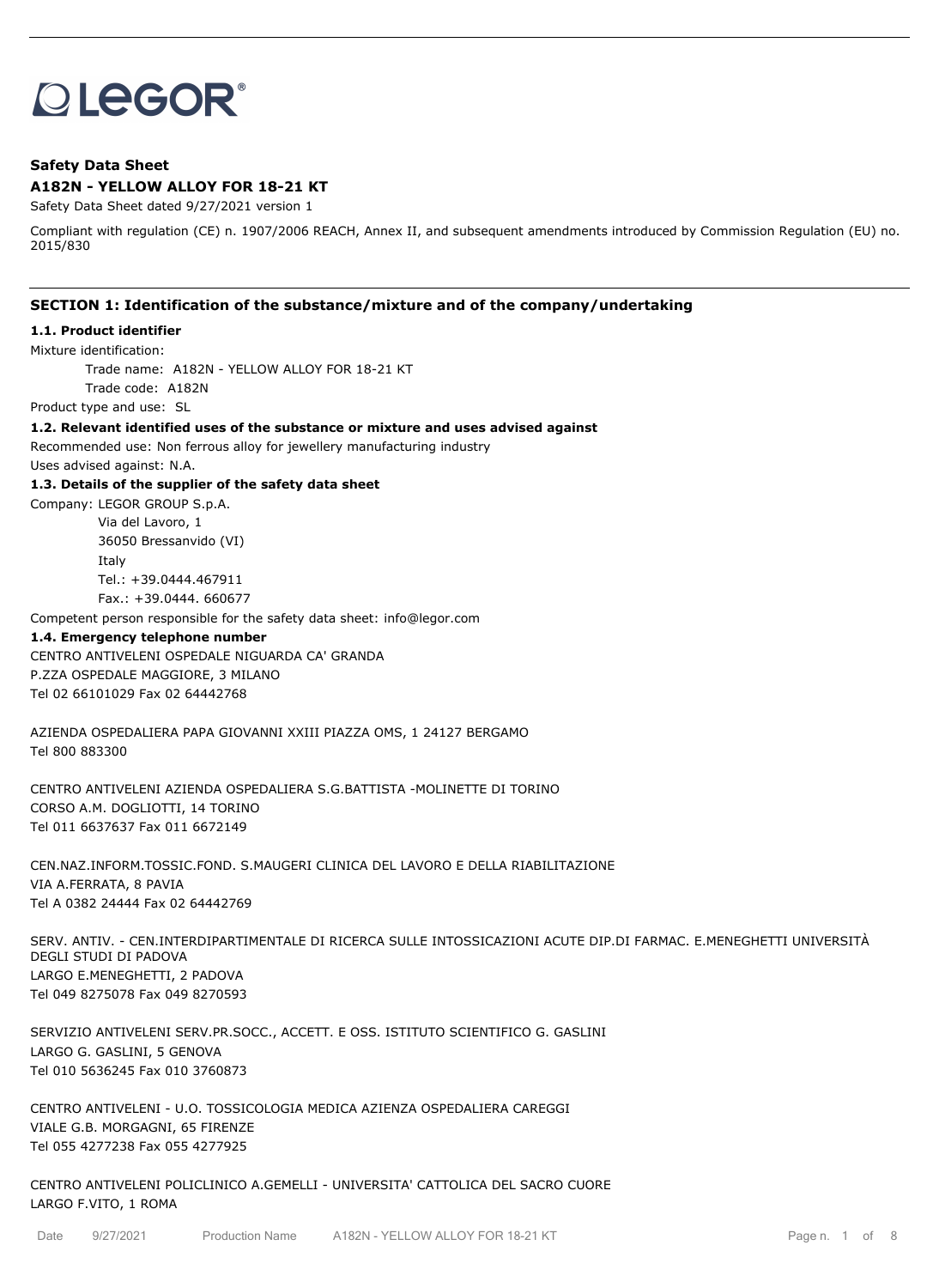CENTRO ANTIVELENI - ISTITUTO DI ANESTESIOLOGIA E RIANIMAZIONE UNIVERSITÀ DEGLI STUDI DI ROMA LA SAPIENZA VIALE DEL POLICLINICO, 155 ROMA Tel 06 49970698 Fax 06 4461967

AZ. OSP. UNIV. FOGGIA V.LE LUIGI PINTO, 1 71122 FOGGIA Tel 0881 732326

CENTRO ANTIVELENI AZIENDA OSPEDALIERA A. CARDARELLI VIA CARDARELLI, 9 NAPOLI Tel 081 7472870 Fax 081 7472880

# **SECTION 2: Hazards identification**

## **2.1. Classification of the substance or mixture**

#### **Regulation (EC) n. 1272/2008 (CLP)**

0 The product is not classified as dangerous according to Regulation EC 1272/2008 (CLP).

Adverse physicochemical, human health and environmental effects:

No other hazards

**2.2. Label elements**

The product is not classified as dangerous according to Regulation EC 1272/2008 (CLP).

# **Special provisions according to Annex XVII of REACH and subsequent amendments:**

None

**2.3. Other hazards**

No PBT Ingredients are present

Other Hazards: No other hazards

## **SECTION 3: Composition/information on ingredients**

**3.1. Substances**

N.A.

# **3.2. Mixtures**

Mixture identification: A182N - YELLOW ALLOY FOR 18-21 KT

## **Hazardous components within the meaning of the CLP regulation and related classification:**

| Qty         | <b>Name</b> | <b>Ident. Numb.</b> Classification       |                                                                    | <b>Registration Number</b> |
|-------------|-------------|------------------------------------------|--------------------------------------------------------------------|----------------------------|
| $50 - 75 %$ | Silver      |                                          | CAS: 7440-22-4 Substance with a Union workplace<br>exposure limit. |                            |
| $35 - 50 %$ | Copper      | EC:231-159-6<br>Index:029-024-<br>$00-X$ | CAS: 7440-50-8 Substance with a Union workplace<br>exposure limit. |                            |

## **SECTION 4: First aid measures**

## **4.1. Description of first aid measures**

In case of skin contact:

Wash with plenty of water and soap.

In case of eyes contact:

Wash immediately with water.

In case of Ingestion:

Do not induce vomiting, get medical attention showing the SDS and label hazardous.

In case of Inhalation:

Remove casualty to fresh air and keep warm and at rest.

# **4.2. Most important symptoms and effects, both acute and delayed**

N.A.

## **4.3. Indication of any immediate medical attention and special treatment needed**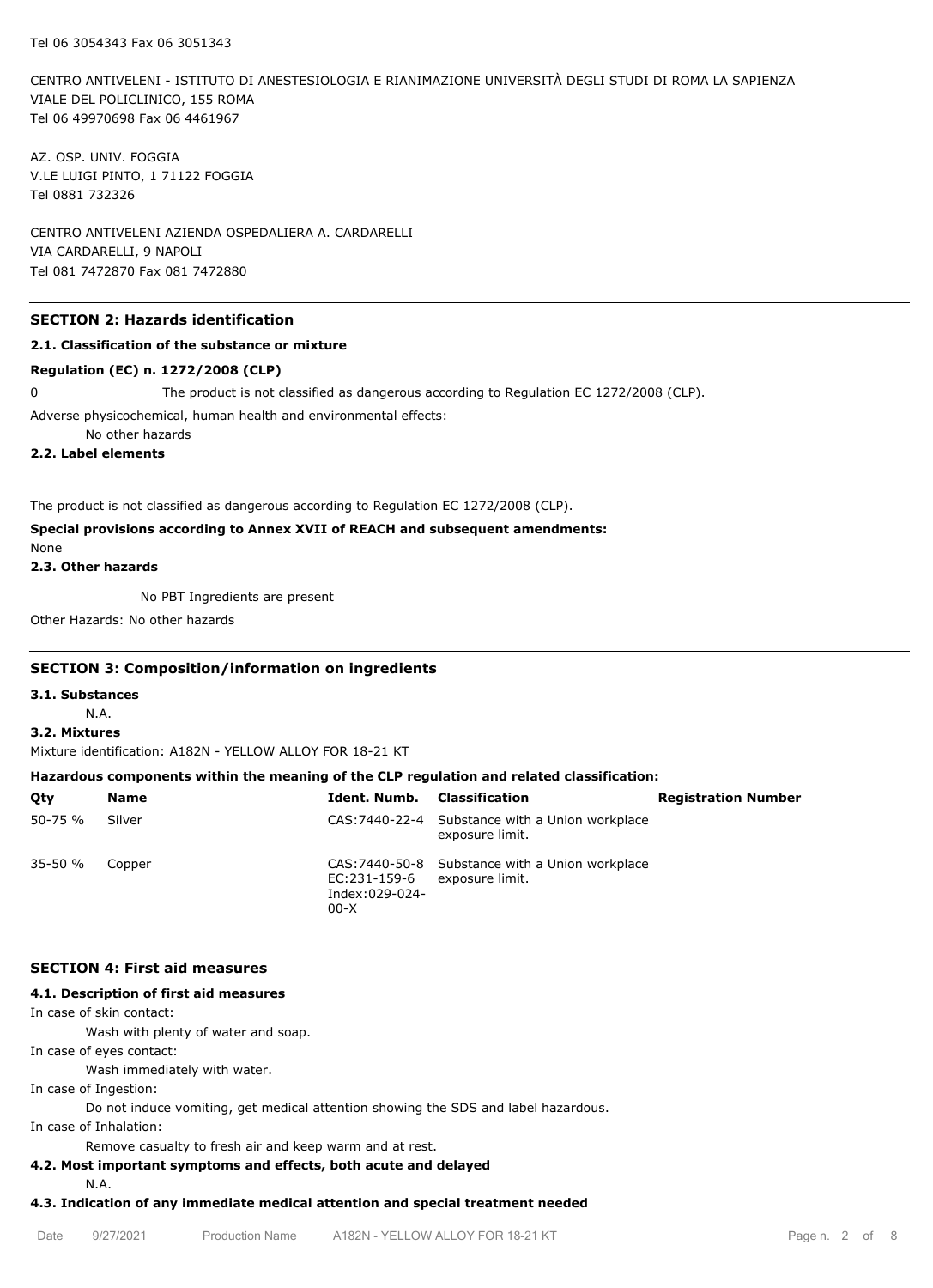# **SECTION 5: Firefighting measures**

#### **5.1. Extinguishing media**

Suitable extinguishing media:

Water.

Carbon dioxide (CO2).

Extinguishing media which must not be used for safety reasons:

None in particular.

#### **5.2. Special hazards arising from the substance or mixture**

Do not inhale explosion and combustion gases.

Burning produces heavy smoke.

## **5.3. Advice for firefighters**

Use suitable breathing apparatus .

Collect contaminated fire extinguishing water separately. This must not be discharged into drains. Move undamaged containers from immediate hazard area if it can be done safely.

## **SECTION 6: Accidental release measures**

#### **6.1. Personal precautions, protective equipment and emergency procedures**

Wear personal protection equipment.

Remove persons to safety.

See protective measures under point 7 and 8.

## **6.2. Environmental precautions**

Do not allow to enter into soil/subsoil. Do not allow to enter into surface water or drains.

Retain contaminated washing water and dispose it.

In case of gas escape or of entry into waterways, soil or drains, inform the responsible authorities.

Suitable material for taking up: absorbing material, organic, sand

## **6.3. Methods and material for containment and cleaning up**

Suitable material for taking up: absorbing material, organic, sand Wash with plenty of water.

## **6.4. Reference to other sections**

See also section 8 and 13

## **SECTION 7: Handling and storage**

## **7.1. Precautions for safe handling**

Avoid contact with skin and eyes, inhaltion of vapours and mists.

Do not eat or drink while working.

See also section 8 for recommended protective equipment.

## **7.2. Conditions for safe storage, including any incompatibilities**

Incompatible materials:

None in particular.

Instructions as regards storage premises:

Adequately ventilated premises.

# **7.3. Specific end use(s)**

Recommendation(s)

None in particular

Industrial sector specific solutions:

None in particular

# **SECTION 8: Exposure controls/personal protection**

## **8.1. Control parameters**

## **Community Occupational Exposure Limits (OEL)**

| Component | <b>OEL</b><br>Type | Country    | Ceiling | mq/m3 | Long Term Long Term Short<br>ppm | Term<br>mq/m3 | Short<br>Term ppm | <b>Behaviour Notes</b> |                                   |
|-----------|--------------------|------------|---------|-------|----------------------------------|---------------|-------------------|------------------------|-----------------------------------|
| Silver    | EU                 | <b>NNN</b> |         | 0,1   |                                  |               |                   |                        |                                   |
|           | ACGIH              | NNN        |         | 0,1   |                                  |               |                   |                        | Metal dust and fume.<br>- Argyria |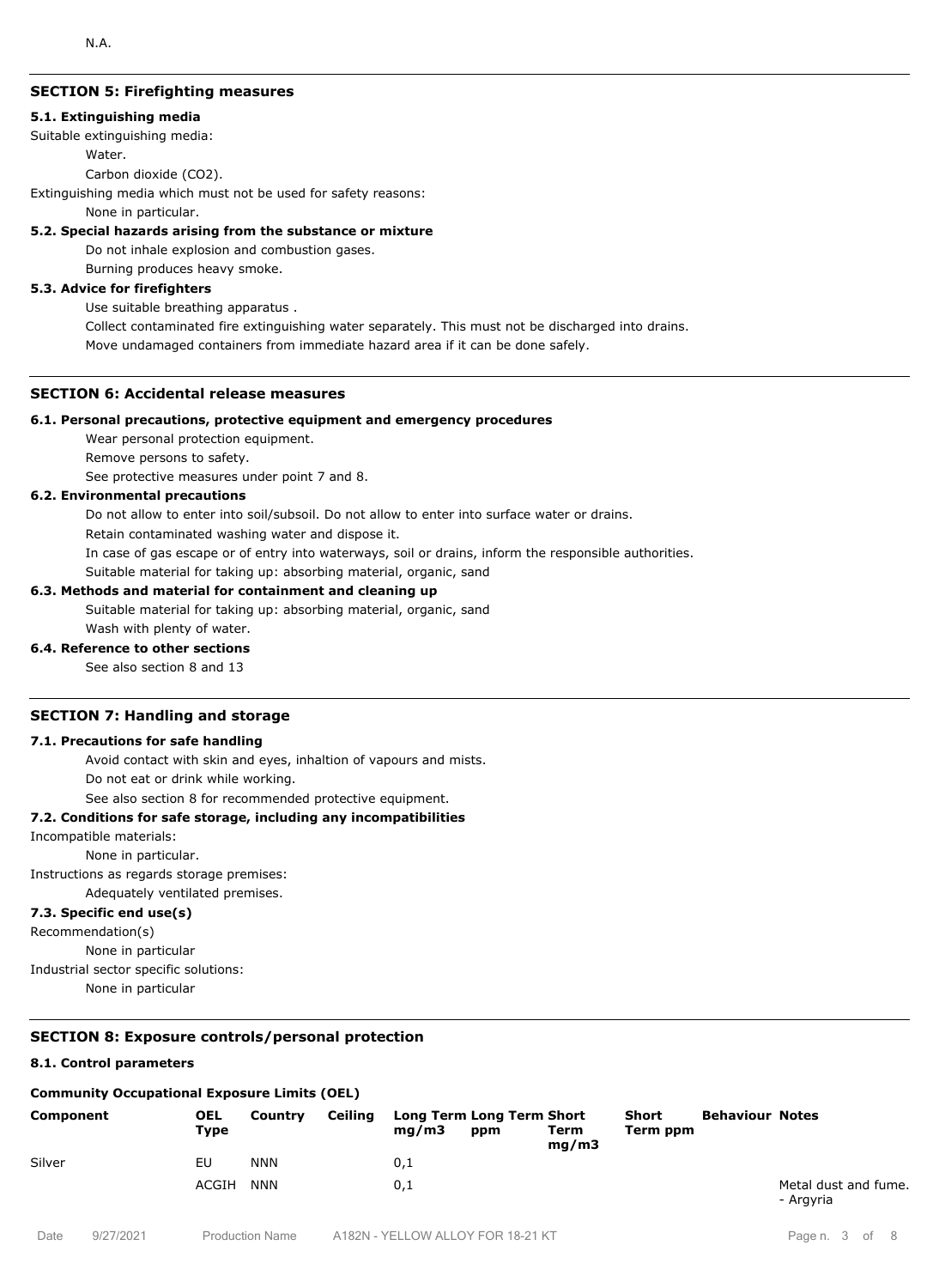|        | ACGIH<br><b>NNN</b> | 0,01 | Soluble compounds,<br>as Ag. - Argyria                  |
|--------|---------------------|------|---------------------------------------------------------|
| Copper | <b>NNN</b><br>ACGIH | 0,2  | Fume, as Cu. Irr, GI,<br>metal fume fever               |
|        | <b>NNN</b><br>ACGIH |      | Dusts and mists, as<br>Cu. Irr, GI, metal<br>fume fever |

| Derived No Effect Level (DNEL) values |           |                                                                        |                            |                                  |
|---------------------------------------|-----------|------------------------------------------------------------------------|----------------------------|----------------------------------|
| Component                             | CAS-No.   | <b>Worker Worker Consu</b><br><b>Industr Profess mer</b><br>ional<br>y | Exposure<br>Route          | <b>Exposure Frequency Remark</b> |
| Copper                                | 7440-50-8 | 0.041<br>mg/kg                                                         | <b>Human</b><br>Dermal     | Long Term, systemic<br>effects   |
|                                       |           | 0,041<br>mg/kg                                                         | <b>Human</b><br>Inhalation | Long Term, systemic<br>effects   |
|                                       |           | 0,082<br>mg/kg                                                         | <b>Human</b><br>Dermal     | Short Term, systemic<br>effects  |
|                                       |           | 0,082<br>mg/kg                                                         | <b>Human</b><br>Inhalation | Short Term, systemic<br>effects  |

# **8.2. Exposure controls**

Eye protection:

Not needed for normal use. Anyway, operate according good working practices.

Protection for skin:

No special precaution must be adopted for normal use.

Protection for hands:

Not needed for normal use. Respiratory protection:

N.A.

Thermal Hazards:

N.A.

Environmental exposure controls:

N.A.

Hygienic and Technical measures

N.A.

# **SECTION 9: Physical and chemical properties**

| 9.1. Information on basic physical and chemical properties |  |  |  |  |  |
|------------------------------------------------------------|--|--|--|--|--|
| <b>Physical State Solid</b>                                |  |  |  |  |  |
| Appearance and colour: Yellow grained alloy                |  |  |  |  |  |
| Odour: Odourless                                           |  |  |  |  |  |
| <b>Odour threshold: N.A.</b>                               |  |  |  |  |  |
| <b>pH:</b> N.A.                                            |  |  |  |  |  |
| Melting point / freezing point: $970 °C (1778 °F)$         |  |  |  |  |  |
| Initial boiling point and boiling range: N.A.              |  |  |  |  |  |
| <b>Flash point:</b> $> 93^{\circ}$ C                       |  |  |  |  |  |
| <b>Evaporation rate: N.A.</b>                              |  |  |  |  |  |
| Upper/lower flammability or explosive limits: N.A.         |  |  |  |  |  |
| Vapour density: N.A.                                       |  |  |  |  |  |
| Vapour pressure: N.A.                                      |  |  |  |  |  |
| <b>Relative density: N.A.</b>                              |  |  |  |  |  |
| Solubility in water: Unsoluble in water                    |  |  |  |  |  |
| <b>Solubility in oil:</b> Unsoluble in organic solvents    |  |  |  |  |  |
| Partition coefficient (n-octanol/water): N.A.              |  |  |  |  |  |
| Auto-ignition temperature: N.A.                            |  |  |  |  |  |
| Decomposition temperature: N.A.                            |  |  |  |  |  |
| Viscosity: N.A.                                            |  |  |  |  |  |
| <b>Explosive properties: N.A.</b>                          |  |  |  |  |  |
| <b>Oxidizing properties: N.A.</b>                          |  |  |  |  |  |
| Solid/gas flammability: N.A.                               |  |  |  |  |  |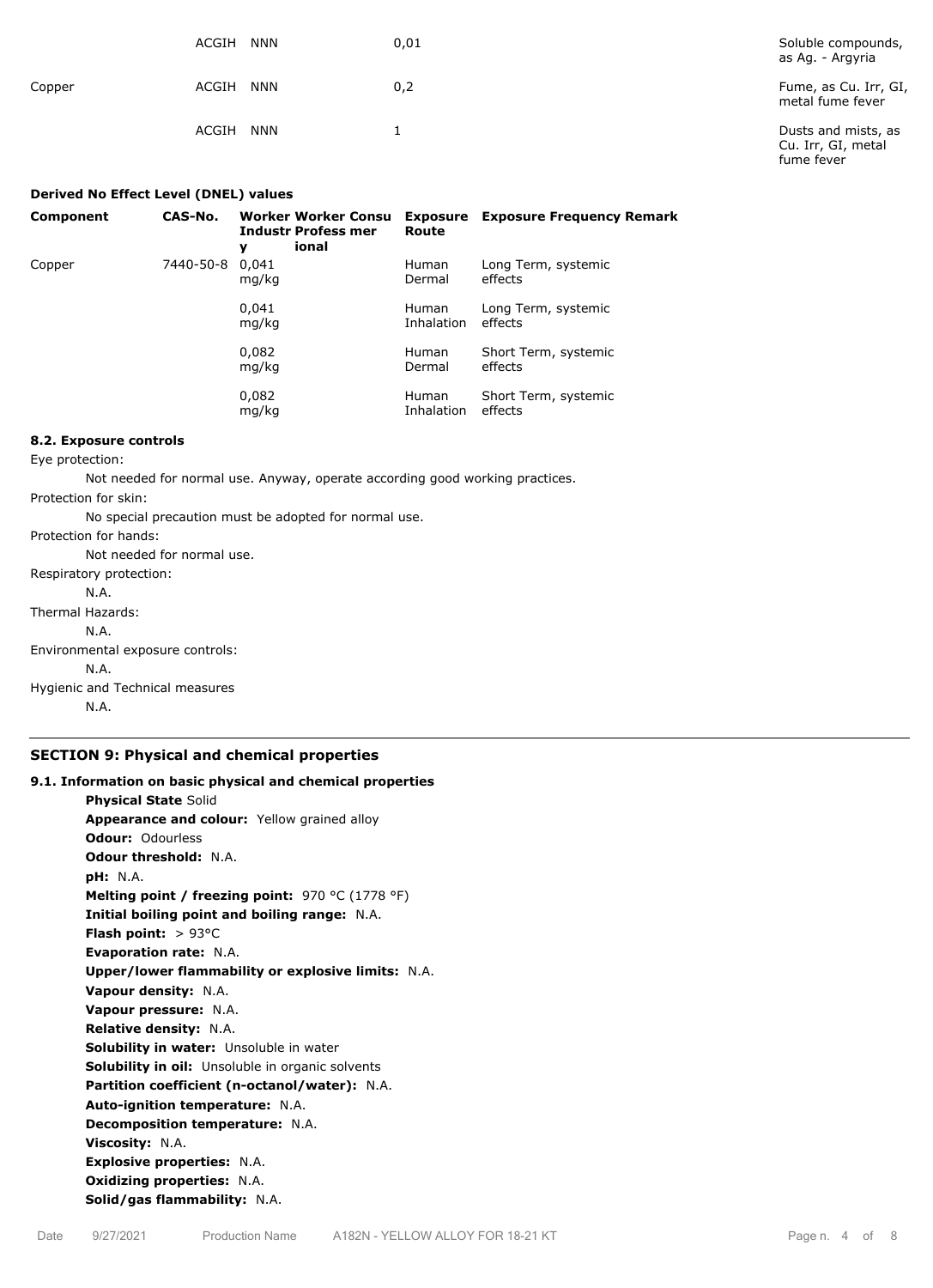# **9.2. Other information**

**VOC** N.A. **Substance Groups relevant properties** N.A. **Miscibility:** N.A. **Conductivity:** N.A.

### **SECTION 10: Stability and reactivity**

#### **10.1. Reactivity**

Stable under normal conditions

#### **10.2. Chemical stability** Data not Available.

**10.3. Possibility of hazardous reactions** None.

#### **10.4. Conditions to avoid**

Stable under normal conditions.

**10.5. Incompatible materials**

None in particular.

**10.6. Hazardous decomposition products**

None.

## **SECTION 11: Toxicological information**

## **11.1. Information on toxicological effects**

## **Toxicological Information of the Preparation**

| a) acute toxicity                    | Not classified                                                   |
|--------------------------------------|------------------------------------------------------------------|
|                                      | Based on available data, the classification criteria are not met |
| b) skin corrosion/irritation         | Not classified                                                   |
|                                      | Based on available data, the classification criteria are not met |
| c) serious eye damage/irritation     | Not classified                                                   |
|                                      | Based on available data, the classification criteria are not met |
| d) respiratory or skin sensitisation | Not classified                                                   |
|                                      | Based on available data, the classification criteria are not met |
| e) germ cell mutagenicity            | Not classified                                                   |
|                                      | Based on available data, the classification criteria are not met |
| f) carcinogenicity                   | Not classified                                                   |
|                                      | Based on available data, the classification criteria are not met |
| q) reproductive toxicity             | Not classified                                                   |
|                                      | Based on available data, the classification criteria are not met |
| h) STOT-single exposure              | Not classified                                                   |
|                                      | Based on available data, the classification criteria are not met |
| i) STOT-repeated exposure            | Not classified                                                   |
|                                      | Based on available data, the classification criteria are not met |
| j) aspiration hazard                 | Not classified                                                   |
|                                      | Based on available data, the classification criteria are not met |

## **SECTION 12: Ecological information**

#### **12.1. Toxicity**

Adopt good working practices, so that the product is not released into the environment. Eco-Toxicological Information:

# **List of Eco-Toxicological properties of the product**

Not classified for environmental hazards.

No data available for the product

#### **12.2. Persistence and degradability**

N.A.

# **12.3. Bioaccumulative potential**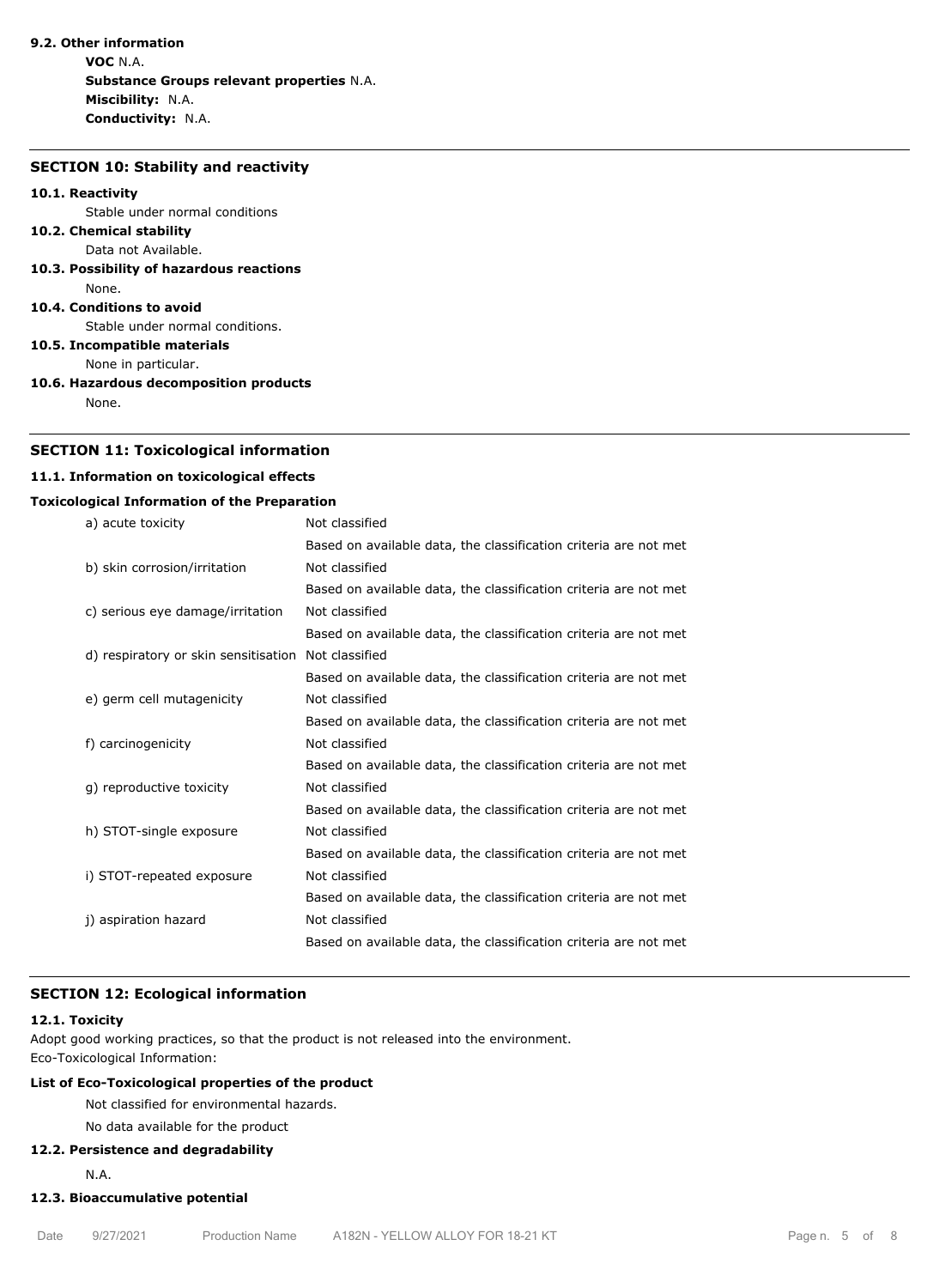## **12.4. Mobility in soil**

N.A.

**12.5. Results of PBT and vPvB assessment**

No PBT Ingredients are present

## **12.6. Other adverse effects**

N.A.

## **SECTION 13: Disposal considerations**

## **13.1. Waste treatment methods**

Recover if possible. In so doing, comply with the local and national regulations currently in force.

# **SECTION 14: Transport information**

Not classified as dangerous in the meaning of transport regulations.

**14.1. UN number** N.A. **14.2. UN proper shipping name** N.A. **14.3. Transport hazard class(es)** ADR-Class: NA N.A. **14.4. Packing group** N.A. **14.5. Environmental hazards** N.A. **14.6. Special precautions for user** N.A. Road and Rail ( ADR-RID ) : N.A. Air ( IATA ) : Sea ( IMDG ) : N.A.

# **14.7. Transport in bulk according to Annex II of MARPOL and the IBC Code**

N.A.

# **SECTION 15: Regulatory information**

# **15.1. Safety, health and environmental regulations/legislation specific for the substance or mixture**

Dir. 98/24/EC (Risks related to chemical agents at work) Dir. 2000/39/EC (Occupational exposure limit values) Regulation (EC) n. 1907/2006 (REACH) Regulation (EC) n. 1272/2008 (CLP) Regulation (EC) n. 790/2009 (ATP 1 CLP) and (EU) n. 758/2013 Regulation (EU) n. 286/2011 (ATP 2 CLP) Regulation (EU) n. 618/2012 (ATP 3 CLP) Regulation (EU) n. 487/2013 (ATP 4 CLP) Regulation (EU) n. 944/2013 (ATP 5 CLP) Regulation (EU) n. 605/2014 (ATP 6 CLP) Regulation (EU) n. 2015/1221 (ATP 7 CLP) Regulation (EU) n. 2016/918 (ATP 8 CLP) Regulation (EU) n. 2016/1179 (ATP 9 CLP) Regulation (EU) n. 2017/776 (ATP 10 CLP) Regulation (EU) n. 2018/669 (ATP 11 CLP) Regulation (EU) n. 2018/1480 (ATP 13 CLP) Regulation (EU) n. 2019/521 (ATP 12 CLP) Regulation (EU) 2015/830

Restrictions related to the product or the substances contained according to Annex XVII Regulation (EC) 1907/2006 (REACH) and subsequent modifications:

Restrictions related to the product: None

Restrictions related to the substances contained: None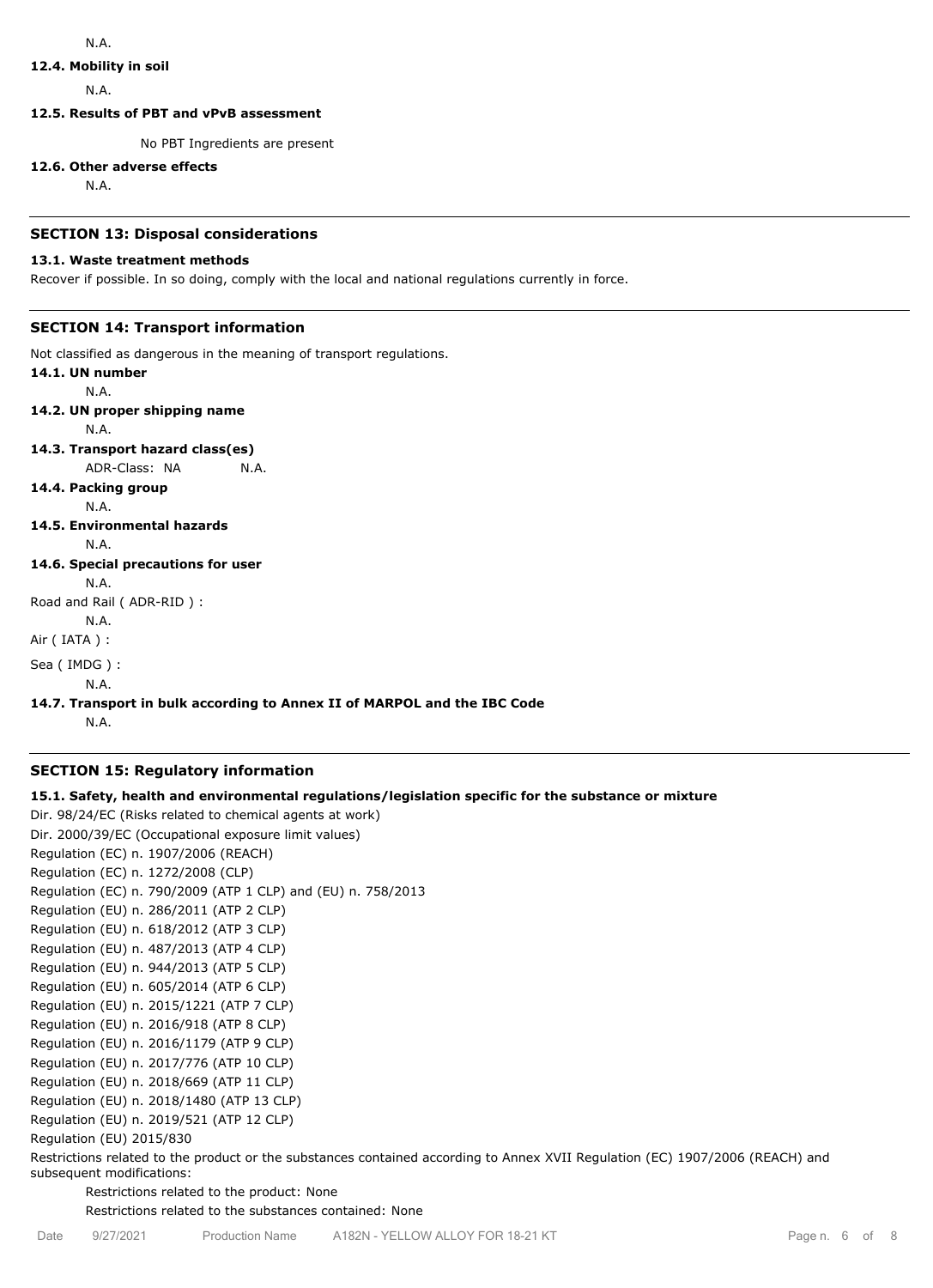N.A.

## **Regulation (EU) No 649/2012 (PIC regulation)**

No substances listed

German Water Hazard Class.

Class 3: extremely hazardous.

SVHC Substances:

No data available

#### **15.2. Chemical safety assessment**

No Chemical Safety Assessment has been carried out for the mixture.

## **SECTION 16: Other information**

This document was prepared by a competent person who has received appropriate training.

Main bibliographic sources:

ECDIN - Environmental Chemicals Data and Information Network - Joint Research Centre, Commission of the European Communities

SAX's DANGEROUS PROPERTIES OF INDUSTRIAL MATERIALS - Eight Edition - Van Nostrand Reinold

The information contained herein is based on our state of knowledge at the above-specified date. It refers solely to the product indicated and constitutes no guarantee of particular quality.

It is the duty of the user to ensure that this information is appropriate and complete with respect to the specific use intended.

This MSDS cancels and replaces any preceding release.

Legend to abbreviations and acronyms used in the safety data sheet:

ACGIH: American Conference of Governmental Industrial Hygienists

ADR: European Agreement concerning the International Carriage of Dangerous Goods by Road.

AND: European Agreement concerning the International Carriage of Dangerous Goods by Inland Waterways

ATE: Acute Toxicity Estimate

ATEmix: Acute toxicity Estimate (Mixtures)

BCF: Biological Concentration Factor

BEI: Biological Exposure Index

BOD: Biochemical Oxygen Demand

CAS: Chemical Abstracts Service (division of the American Chemical Society).

CAV: Poison Center

CE: European Community

CLP: Classification, Labeling, Packaging.

CMR: Carcinogenic, Mutagenic and Reprotoxic

COD: Chemical Oxygen Demand

COV: Volatile Organic Compound

CSA: Chemical Safety Assessment

CSR: Chemical Safety Report

DMEL: Derived Minimal Effect Level

DNEL: Derived No Effect Level.

DPD: Dangerous Preparations Directive

DSD: Dangerous Substances Directive

EC50: Half Maximal Effective Concentration

ECHA: European Chemicals Agency

EINECS: European Inventory of Existing Commercial Chemical Substances.

ES: Exposure Scenario

GefStoffVO: Ordinance on Hazardous Substances, Germany.

GHS: Globally Harmonized System of Classification and Labeling of Chemicals.

IARC: International Agency for Research on Cancer

IATA: International Air Transport Association.

IATA-DGR: Dangerous Goods Regulation by the "International Air Transport Association" (IATA).

IC50: half maximal inhibitory concentration

ICAO: International Civil Aviation Organization.

ICAO-TI: Technical Instructions by the "International Civil Aviation Organization" (ICAO).

IMDG: International Maritime Code for Dangerous Goods.

INCI: International Nomenclature of Cosmetic Ingredients.

IRCCS: Scientific Institute for Research, Hospitalization and Health Care

#### KAFH: KAFH

KSt: Explosion coefficient.